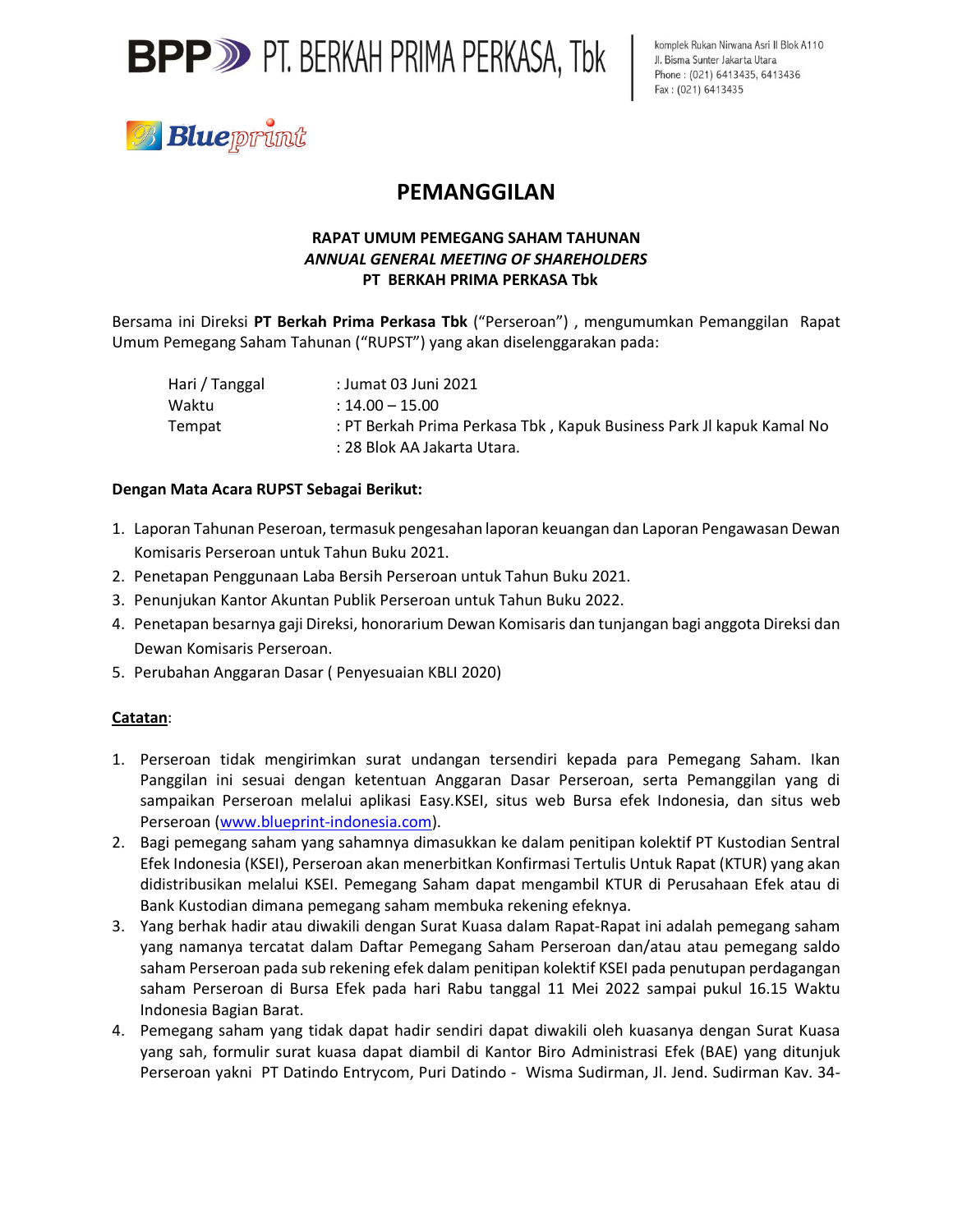# **BPP >>>** PT. BERKAH PRIMA PERKASA, Tbk

# **Blueprint**

35, Jakarta, 10220. Surat Kuasa tersebut harus sudah diterima oleh Direksi Perseroan melalui BAE selambat-lambatnya pada tanggal 25 Juni 2022

- 5. Pemegang saham atau kuasanya yang menghadiri Rapat-Rapat diminta untuk membawa fotokopi KTP atau tanda pengenal lainnya untuk diserahkan kepada petugas pendaftaran. Bagi pemegang saham berbentuk Badan Hukum, harus melampirkan fotokopi anggaran dasar dan akta perubahan susunan pengurusnya yang terakhir.
- 6. Bahan-bahan Rapat, telah tersedia dan dapat diunduh melalui website Perseroan www.blueprintindonesia.com mulai tanggal 19 Mei 2022 sampai dengan tanggal RUPS
- 7. Untuk ketertiban Rapat, pemegang saham diminta agar sudah berada di tempat Rapat 30 (tiga puluh) menit sebelum Rapat dimulai.
- 8. Sesuai dengan Peraturan Otoritas Jasa Keuangan No. 15/POJK.04/2020, Perseroan juga menyediakan altenatif bagi Pemegang Saham untuk memberikan kuasa secara elektronik melalui sistem *Electronic General Meeting System* KSEI ( eASY.KSEI) yang disediakan oleh KSEI ("e-proxy") paling lambat 1 (satu) hari kerja sebelum tanggal Rapat, yaitu tanggal 02 Juni 2022 Pukul 12.00 WIB
- **9. Perseroan tidak menyediakan konsumsi dan souvenir pada saat penyelenggaraan Rapat.**
- **10. Sebagai langka pencegahan penyebaran dan penularan Covid-19 selama darurat masa bencana Covid-19 di Indonesia, dengan tanpa bermaksud mengurangi hak Pemegang Saham Perseroan atau Kuasanya untuk hadir dalam Rapat, mohon memperhatikan catatan penting di bawah ini:**
	- **a. Perseroan menghimbau kepada para Pemegang Saham Perseroan yang berhak hadir dalam Rapat sebagaimana pada butir 3 diatas untuk memberikan kuasa kepada pihak independen yang ditunjuk oleh Perseroan untuk mewakili Pemegang Saham hadir dan memberikan suara dalam Rapat, baik melalui sistem eASY.KSEI yang disediakan oleh KSEI sebagai mekanisme pemberian kuasa secara elektronik dalam proses penyelenggaraan Rapat, maupun melalui Surat Kuasa pada butir ke 4 diatas.**
	- **b. Bagi Pemegang Saham atau Kuasanya yang akan tetap hadir secara fisik dalam Rapat Wajib mengikuti protokol keamanan dan kesehatan sebagai berikut:**
		- **I. Menggunakan Masker;**
		- **II. Mengikuti prosedur pemeriksaan kesehatan, seperti pemeriksaan suhu tubuh (baik yang akan dilakukan oleh Perseroan maupun manajement Gedung tempat penyelenggaraan Rapat);**
		- **III. Menerapkan jaga jarak atau physical distancing sesuai arahan Perseroan dan manajement Gedung penyelenggara Rapat.**

Jakarta, **12 Mei 2022**

**PT BERKAH PRIMA PERKASA Tbk**  *Direksi*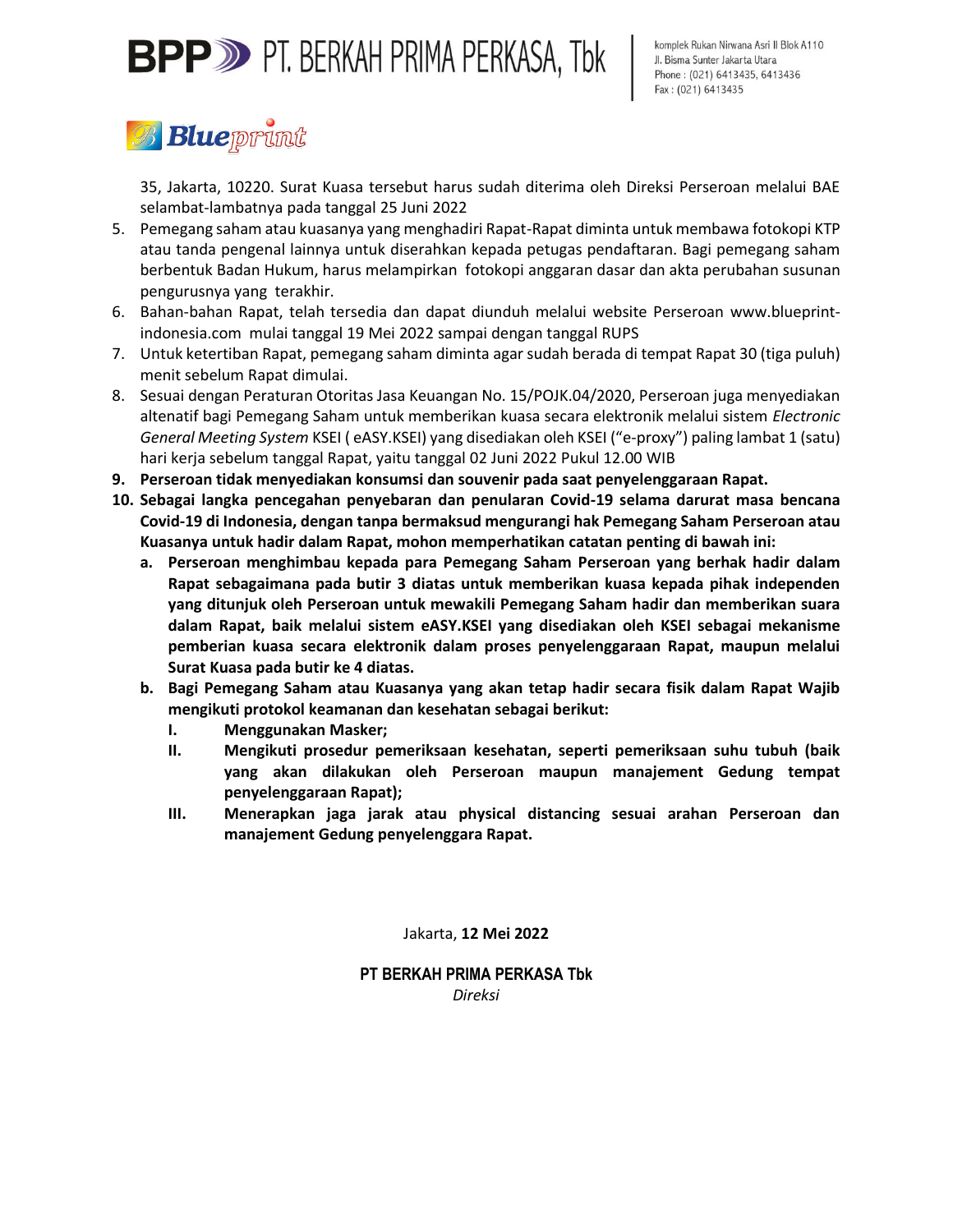

**Blueprint** 

## *INVITATION*

#### *ANNUAL GENERAL MEETING OF SHAREHOLDERS PT BERKAH PRIMA PERKASA Tbk*

*Hereby the Board of Directors of PT Berkah Prima Perkasa Tbk (the "Company"), announces the Invitation to the Annual General Meeting of Shareholders which will be held on:*

| Dav / Date | Friday 03 June 2021 :                                                 |
|------------|-----------------------------------------------------------------------|
| Time       | : 14.00 – 15.00                                                       |
| Place      | : PT Berkah Prima Perkasa Tbk , Kapuk Business Park Jl Kapuk Kamal No |
|            | : 28 Block AA North Jakarta.                                          |

#### *With the Agenda of the AGMS as follows:*

*1. The Company's Annual Report, including the ratification of the financial statements and the Supervisory Report of the Company's Board of Commissioners for the Fiscal Year 2021.*

*2. Determination of the use of the Company's Net Profit for the Financial Year 2021.*

*3. Appointment of the Company's Public Accounting Firm for Fiscal Year 2022.*

*5. Determination of the salary of the Board of Directors, honorarium of the Board of Commissioners and allowances for members of the Board of Directors and Board of Commissioners of the Company.*

*6. Amendments to the Articles of Association*

*Note:*

*1. The Company does not send a separate invitation letter to the Shareholders. This summons is in accordance with the provisions of the Company's Articles of Association, as well as the summons that the Company conveys through the Easy.KSEI application, the Indonesia Stock Exchange website, and the Company's website (www.blueprint-indonesia.com).*

*2. For shareholders whose shares are placed in the collective custody of PT Kustodian Sentral Efek Indonesia (KSEI), the Company will issue a Written Confirmation for the Meeting (KTUR) which will be distributed through KSEI. Shareholders can take KTUR at the Securities Company or at the Custodian Bank where the shareholders open their securities accounts.*

*3. Those who are entitled to attend or be represented by a Power of Attorney in these Meetings are shareholders whose names are registered in the Register of Shareholders of the Company and/or holders of the balance of the Company's shares in the securities sub-accounts in the collective custody of KSEI at the closing of trading of the Company's shares on the Stock Exchange. on wenesday 11 mey 2022 until 16:15 Western Indonesia Time.*

*4. Shareholders who cannot attend in person can be represented by their proxies with a valid Power of Attorney, the form of power of attorney can be obtained at the Securities Administration Bureau (BAE) appointed by the Company, namely PT Datindo Entrycom, Puri Datindo - Wisma Sudirman, Jl. Gen. Sudirman Kav. 34-35, Jakarta, 10220. The Power of Attorney must have been received by the Company's Board of Directors through the BAE no later than 02 June 2022*

*5. Shareholders or their proxies attending the Meetings are requested to bring a photocopy of their ID card or other identification to be submitted to the registration officer. For shareholders in the form of legal entities, must attach a photocopy of the articles of association and the latest deed of change in the composition of the management.*

*6. Meeting materials are available and can be downloaded through the Company's website www.blueprintindonesia.com starting on Mey 19, 2022 until the date of the GMS*

*7. For orderliness of the Meeting, shareholders are requested to be at the Meeting venue 30 (thirty) minutes before the Meeting begins.*